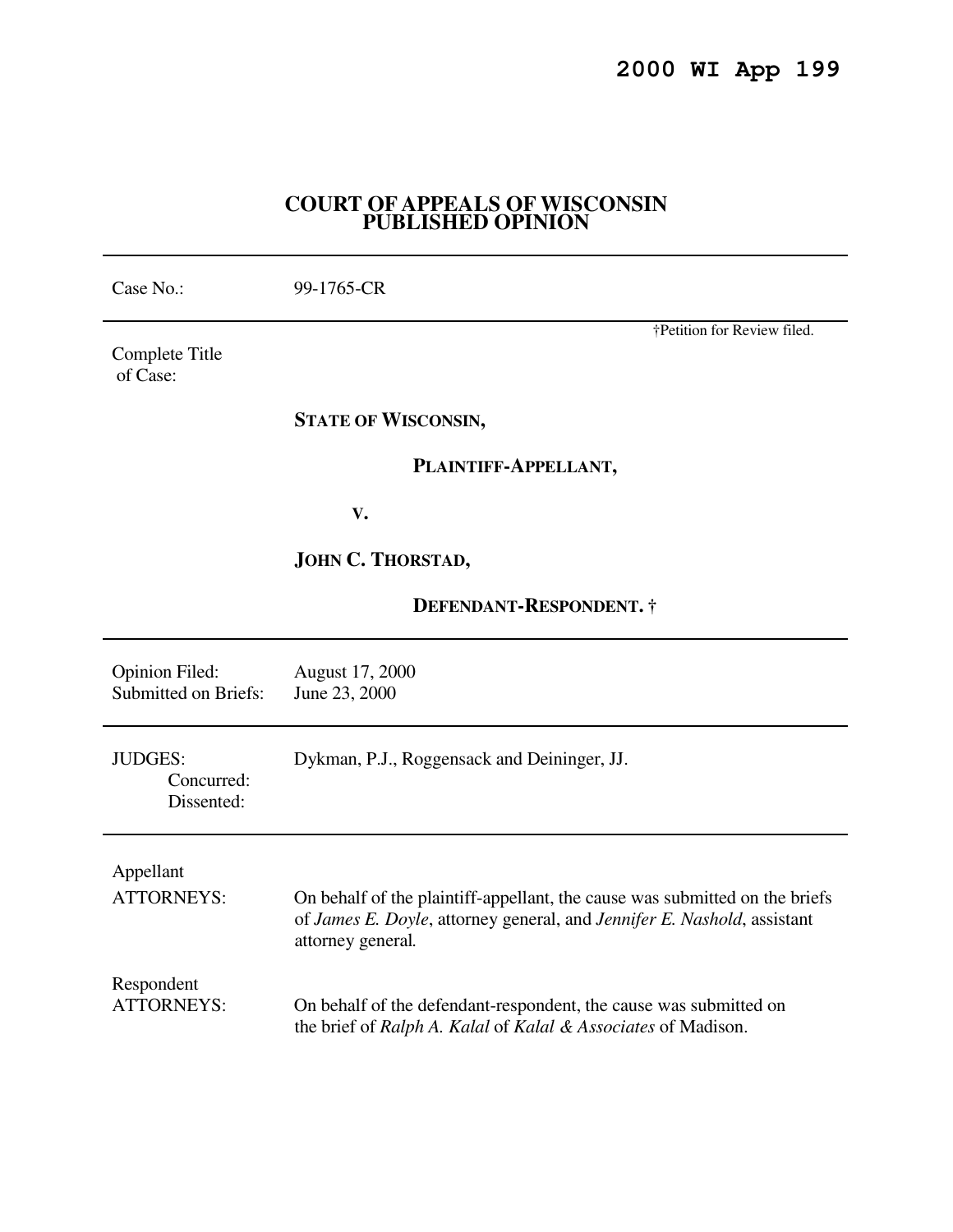# **COURT OF APPEALS DECISION DATED AND FILED**

August 17, 2000

**Cornelia G. Clark Clerk, Court of Appeals of Wisconsin** 

# **2000 WI App 199**

### **NOTICE**

**This opinion is subject to further editing. If published, the official version will appear in the bound volume of the Official Reports.**

**A party may file with the Supreme Court a petition to review an adverse decision by the Court of Appeals.** *See* **WIS. STAT. § 808.10 and RULE 809.62.** 

**No. 99-1765-CR** 

### **STATE OF WISCONSIN IN COURT OF APPEALS**

**STATE OF WISCONSIN,** 

 **PLAINTIFF-APPELLANT,** 

 **V.** 

**JOHN C. THORSTAD,** 

 **DEFENDANT-RESPONDENT.** 

 APPEAL from an order of the circuit court for Richland County: EDWARD E. LEINEWEBER, Judge. *Reversed and cause remanded with directions.*

Before Dykman, P.J., Roggensack and Deininger, JJ.

 ¶1 DYKMAN, P.J. The State appeals from an order granting John Thorstad's motion to suppress a warrantless blood test performed to obtain evidence of Thorstad's intoxication. The State contends that the blood test was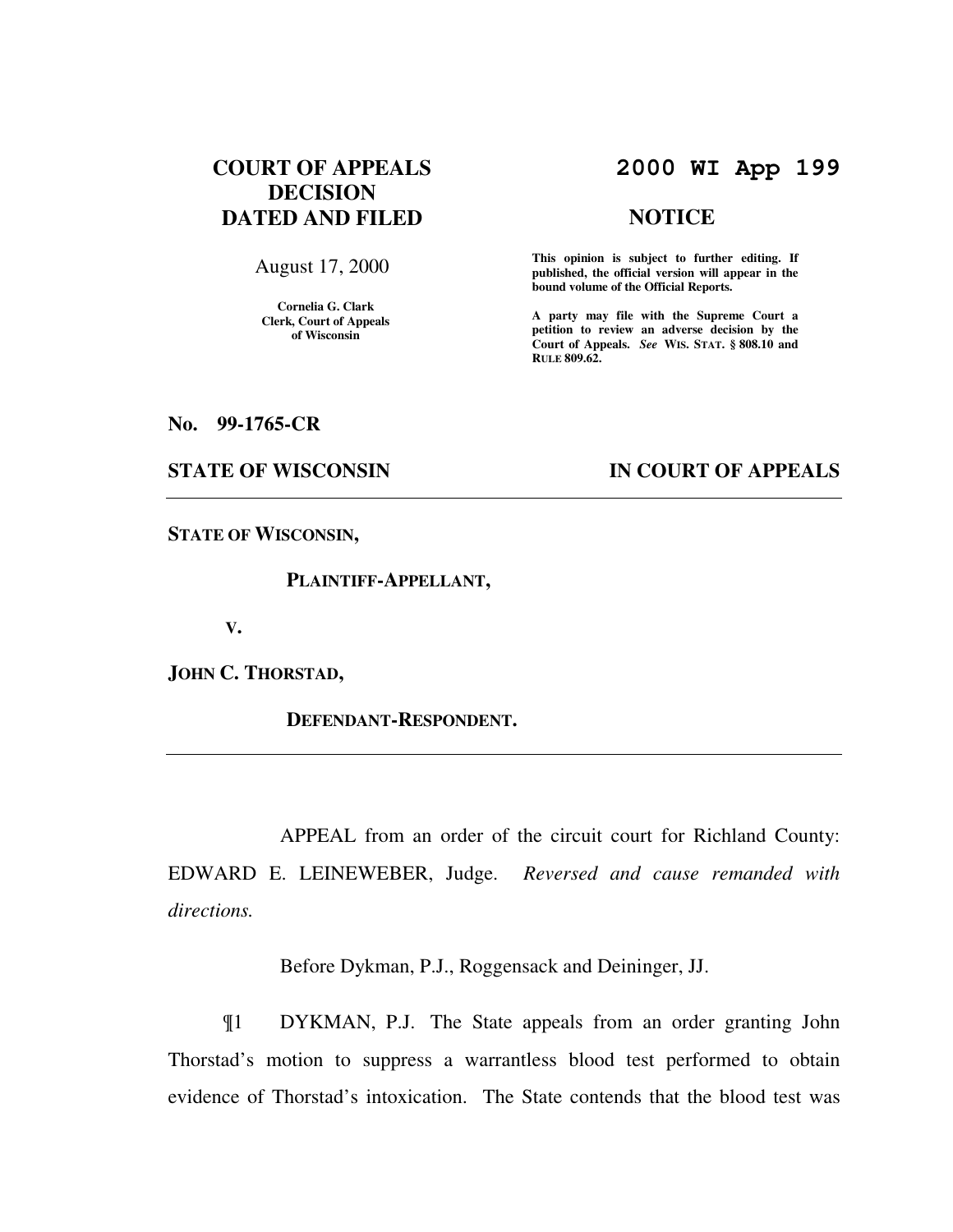admissible because Thorstad consented to the blood test, or in the alternative, because the blood test was justified under *State v. Bohling*, 173 Wis. 2d 529, 494 N.W.2d 399 (1993). Thorstad argues that the blood test was properly suppressed because it was coerced and nonconsensual, and therefore, an unreasonable search in violation of the Fourth Amendment. We conclude that the test was admissible because it met the constitutional requirements for warrantless blood tests set out in *Bohling*, 173 Wis. 2d at 533-34. We therefore reverse.

## **I. Background**

¶2 The parties stipulated to facts set forth in both the May 12, 1999 motion hearing and Thorstad's amended motion to suppress. The trial court decision relied on additional facts the parties do not contest. Thorstad was arrested on September 27, 1997, at the scene of a one-car accident.<sup>1</sup> His arrest followed his admission that he was the driver of the car and that he had been drinking a lot. He had also failed two field sobriety tests. Upon arrest, he was taken to Richland Hospital for a blood test. The arresting officer did not obtain a warrant for the blood test. Instead, the officer requested that Thorstad provide a blood sample for evidentiary analysis and read Thorstad an "Informing the Accused" form. The information on this form approximated the language mandated by WIS. STAT.  $\S 343.305(4)$  (1997-98).<sup>2</sup> Among other things, the form

 $\overline{a}$ 

<sup>&</sup>lt;sup>1</sup> The trial court's decision gives the date of arrest as September 27, while Thorstad's amended motion to suppress gives the date as September 28. The discrepancy is not relevant to our decision.

 $2$  All references to the Wisconsin Statutes are to the 1997-98 version unless otherwise noted. The language of WIS. STAT. § 343.305(4) has been modified since Thorstad's arrest. However, the substance of the information that § 343.305(4) requires in the Informing the Accused form has not changed. Furthermore, the language change in the statute since Thorstad's arrest does not affect our analysis.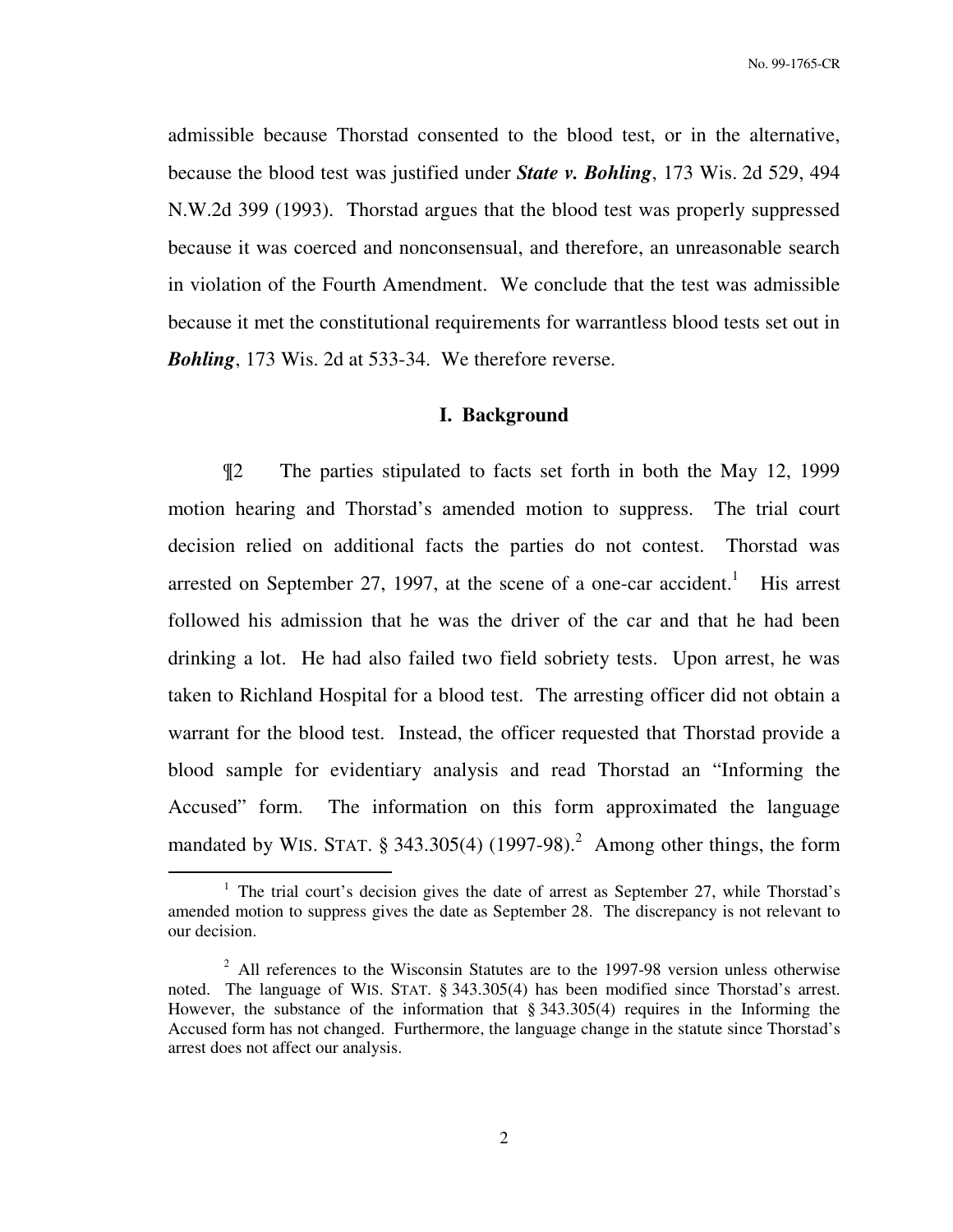explained that Thorstad could refuse to submit to chemical testing, but that upon such refusal, his driving privileges would be revoked. After the officer read the form, Thorstad agreed to the blood test. At no time did Thorstad request that he be given the opportunity for an alternate form of test, nor did he ever refuse to take the blood test.

¶3 On October 20, 1997, the State filed a complaint against Thorstad, alleging one count each of operation of a motor vehicle while under the influence of an intoxicant and operation of a motor vehicle with a prohibited alcohol concentration in violation of WIS. STAT.  $\S$  346.63(1)(a) and (b).<sup>3</sup> Thorstad moved to suppress blood test evidence of his intoxication, and later amended his motion. In his amended motion, Thorstad argued that the blood test was an unreasonable search in violation of the Fourth Amendment. The trial court concluded that the State had failed to meet its burden to justify the warrantless blood test and ordered the blood test suppressed. The State appeals.

### **II. Analysis**

 ¶4 Whether a search is reasonable is a question of constitutional law that we review de novo. *See State v. Guzman*, 166 Wis. 2d 577, 586, 480 N.W.2d 446 (1992). The use of warrantless blood tests to detect evidence of intoxication in motorists suspected of drunk-driving related offenses has been held to be constitutionally permissible at least since the United States Supreme Court's decision in *Breithaupt v. Abram*, 352 U.S. 432 (1957). In *Breithaupt*, the Court

 $\overline{a}$ 

<sup>&</sup>lt;sup>3</sup> The state filed an amended complaint on May 4, 1998. However, no additional counts were alleged.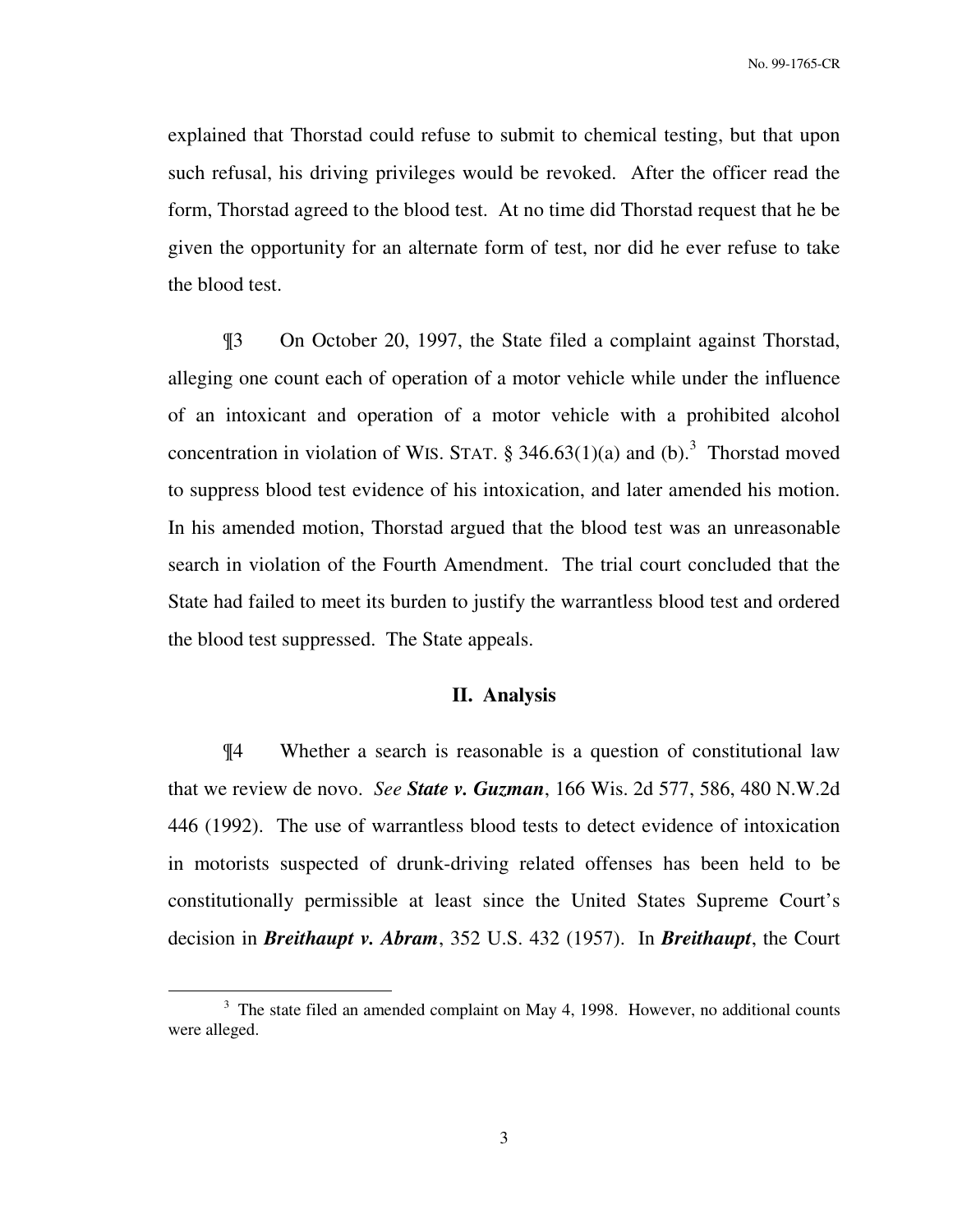No. 99-1765-CR

affirmed a defendant's conviction over his objection that blood test evidence taken from him while unconscious was an unreasonable search and seizure under the Fourth Amendment. *Id.* at 434, 440.

¶5 Recognizing that "intrusions beyond the body's surface" implicated "interests in human dignity and privacy which the Fourth Amendment protects," the Supreme Court elaborated on the conditions under which blood tests were constitutionally permissible. *Schmerber v. California*, 384 U.S. 757, 769-70 (1966). In *Schmerber*, the Court held that the Fourth Amendment permitted a warrantless blood test after a lawful arrest. *Id.* at 759, 771. However, the Court qualified its holding by noting several conditions and circumstances underlying its conclusion. *See id.* at 770-72. First, given the facts of the case, there was a "clear indication" that evidence of intoxication would be found in the defendant's blood. *Id.* at 770. Second, the blood test was taken in a "reasonable manner" because it was taken "by a physician in a hospital environment according to accepted medical practices." *Id.* at 771.Third, because the human body rapidly eliminates alcohol from the system, "the delay necessary to obtain a warrant, under the circumstances, threatened the destruction of evidence." *Id.* at 770 (citation omitted). Finally, the Court noted that the defendant was not someone with a particular health or religious objection. *See id.* at 771. Therefore, a blood test was a reasonable means to measure intoxication: "[F]or most people the procedure involves virtually no risk, trauma, or pain." *Id.*

¶6 Relying on *Schmerber*, in *Bohling*, the Wisconsin Supreme Court held that given certain limitations, "a warrantless blood sample taken at the direction of a law enforcement officer is permissible." *Bohling*, 173 Wis. 2d at 533, 536. The *Bohling* court specifically noted that it read *Schmerber* to permit warrantless blood tests because the rapid dissipation of alcohol from the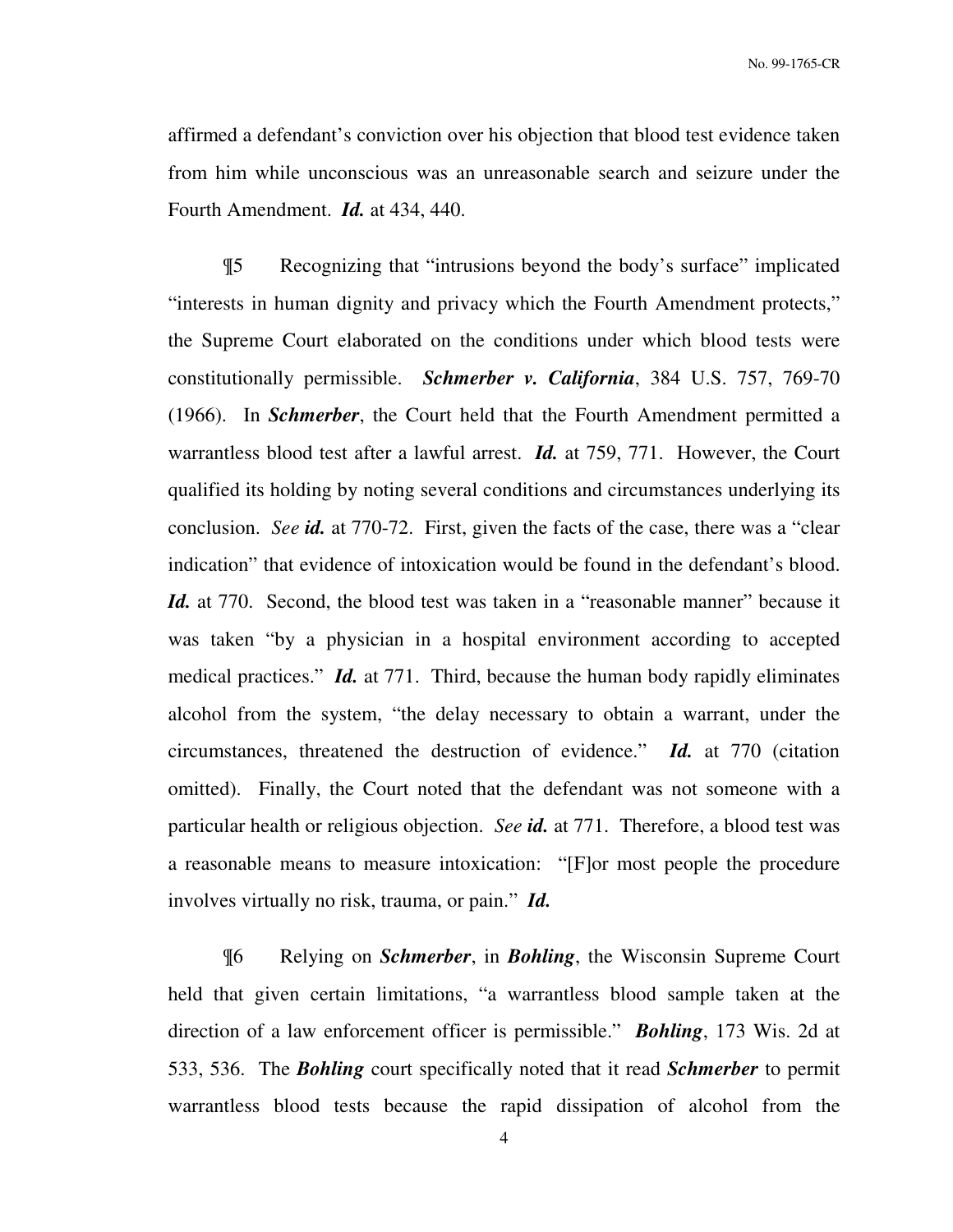bloodstream constitutes exigent circumstances. *Id.* at 539-40. The presence of exigent circumstances is an exception to the Fourth Amendment's requirement that law enforcement authorities obtain a warrant to conduct a search. *See New York v. Quarles*, 467 U.S. 649, 653 n.3 (1984); *State v. Kiekhefer*, 212 Wis. 2d 460, 475, 569 N.W.2d 316 (Ct. App. 1997).

¶7 In outlining the requirements that must be met before a warrantless blood draw is permissible under the Fourth Amendment, the *Bohling* court examined the analysis in *Schmerber*. *Bohling*, 173 Wis. 2d at 537-41. The court concluded that warrantless blood draws are permissible when the following four requirements are met:

> (1) the blood draw is taken to obtain evidence of intoxication from a person lawfully arrested for a drunkdriving related violation or crime, (2) there is a clear indication that the blood draw will produce evidence of intoxication, (3) the method used to take the blood sample is a reasonable one and performed in a reasonable manner, and (4) the arrestee presents no reasonable objection to the blood draw.

*Id.* at 533-34 (footnote omitted).<sup>4</sup>

 $\overline{a}$ 

¶8 The State argues that taking Thorstad's blood without a warrant was justified because the four requirements of *Bohling* were met. The State also contends that, regardless of *Bohling*, Thorstad consented to the blood test under WIS. STAT. § 343.305. In *County of Ozaukee v. Quelle*, 198 Wis. 2d 269, 277-78, 542 N.W.2d 196 (Ct. App. 1995), we summarized § 343.305:

<sup>&</sup>lt;sup>4</sup> The court also noted that probable cause to arrest could substitute for an actual lawful arrest in requirement (1). *See Bohling*, 173 Wis. 2d at 534 n.1 (citing *State v. Bentley*, 92 Wis. 2d 860, 863-64, 286 N.W.2d 153 (Ct. App. 1979)).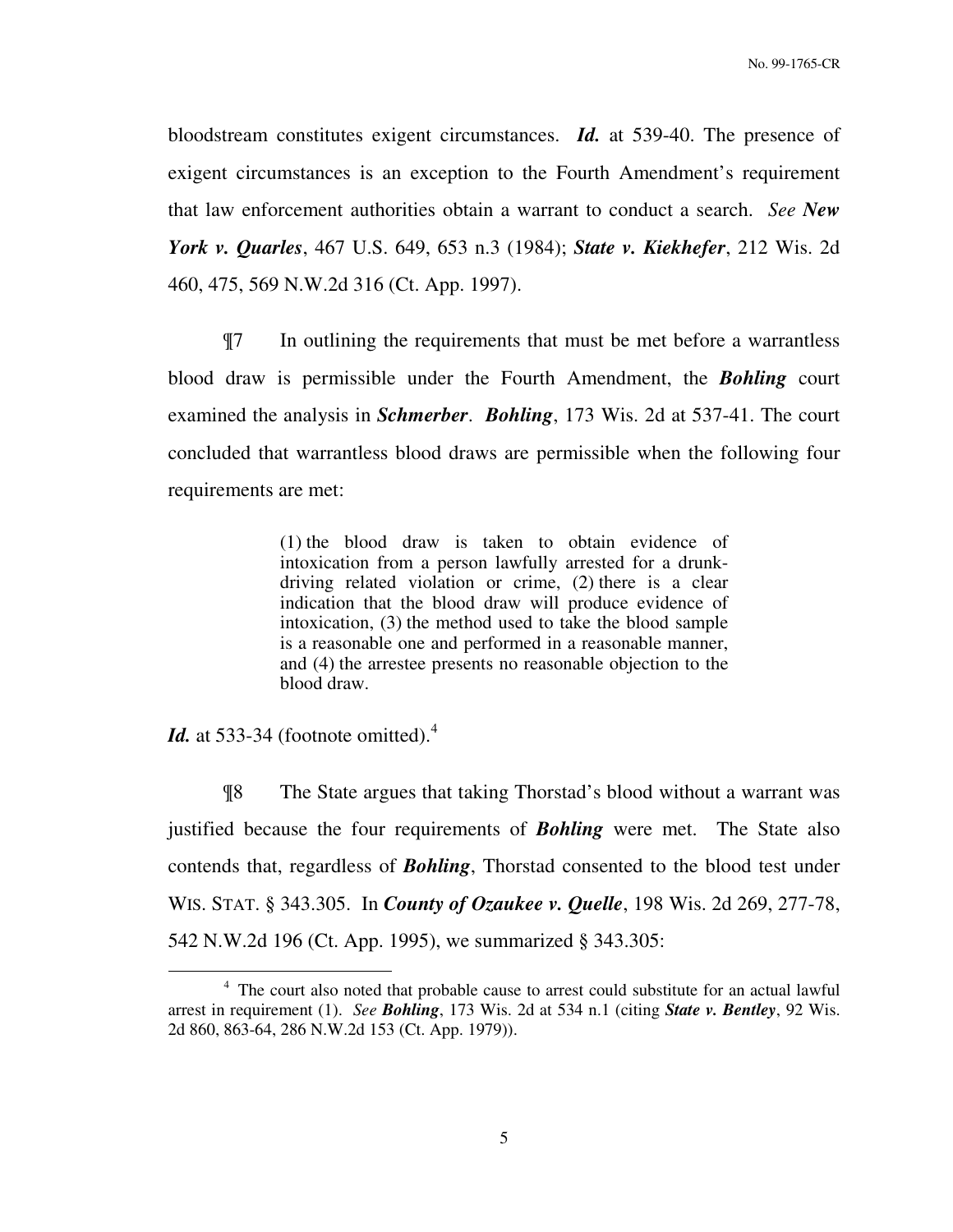Every driver in Wisconsin impliedly consents to take a chemical test for blood alcohol content. A person may revoke consent, however, by simply refusing to take the test. Thus, a driver has a "right" not to take the chemical test (although there are certain risks and consequences inherent in this choice). The legislature recognized that drivers being asked to take a chemical test should be informed of this choice and therefore requires law enforcement officers to provide drivers with certain information.

(Citations omitted.)

¶9 Thorstad does not contend that the law enforcement officer failed to provide the information mandated by WIS. STAT. § 343.305; nevertheless, he argues that the blood test was an unreasonable search under the Fourth Amendment. In support of his position, Thorstad relies heavily on a Ninth Circuit Court of Appeals case, *Nelson v. City of Irvine*, 143 F.3d 1196 (9th Cir. 1998), *cert. denied*, 525 U.S. 981 (1998). In *Nelson*, the Ninth Circuit held that "[w]hen an arrestee requests but is denied the choice of an available breath or urine test, the exigency used to justify the warrantless blood test continues only because of the … failure to perform the requested alternative test." *Id.* at 1205. Therefore, "blood tests [become] not only unnecessary and unreasonable, but violate[] the Fourth Amendment's warrant requirement." *Id.* However, *Nelson* was a class action where the Ninth Circuit limited the plaintiff class to those who had requested or consented to a breath or urine test instead of a blood test. *Id.* at 1203 & n.3. Thorstad did not request either alternate test. Furthermore, *Nelson* is not binding in Wisconsin. To the extent, if any, that *Nelson* is in conflict with the exigent circumstances analysis of *Bohling* and *Schmerber*, it is not for this court to resolve that conflict. *See Cook v. Cook*, 208 Wis. 2d 166, 189, 560 N.W.2d 246 (1997).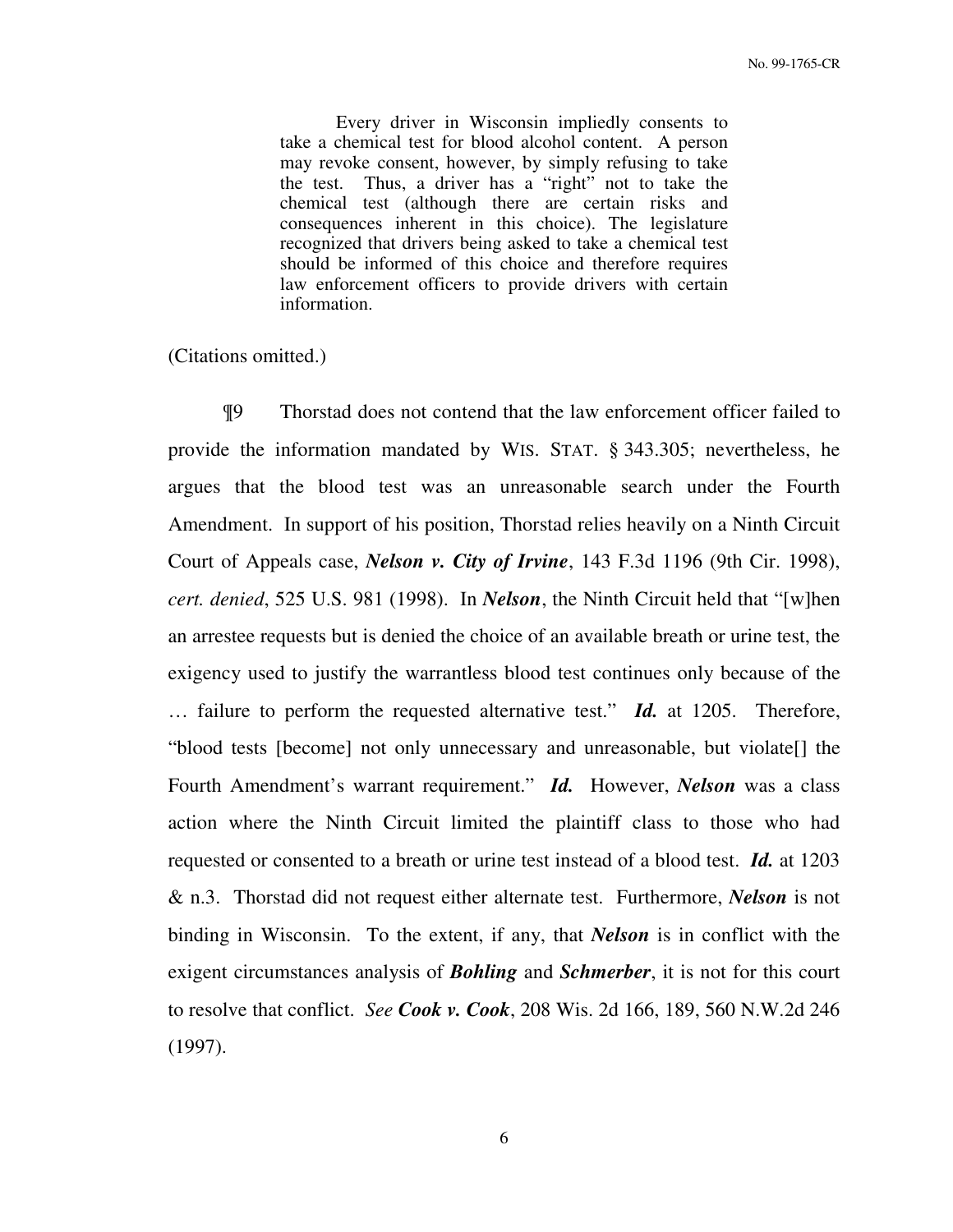¶10 Thorstad also argues that the blood test was an unreasonable search because it was involuntary and nonconsensual. However, *Bohling* does not require that the subject of the blood test give consent or voluntarily take the test, 173 Wis. 2d at 534-35, nor does *Bohling* thus depend on whether the subject of the blood test was deemed to have consented under WIS. STAT. § 343.305. Therefore, Thorstad's contention that his blood test was an unreasonable search must ultimately rest on one of the following premises: (1) the requirements of *Bohling* were not met; (2) § 343.305 is unconstitutional; or, (3) *Bohling* is unconstitutional.<sup>5</sup>

¶11 Even if it were clear from Thorstad's brief that he is arguing that *Bohling* is unconstitutional, we could not reach that question. This court cannot alter or overrule the constitutional standard set by *Bohling*. "The supreme court is the only state court with the power to overrule, modify or withdraw language from a previous supreme court case." *Cook*, 208 Wis. 2d at 189. Neither do we begin our analysis by addressing the constitutionality of WIS. STAT. § 343.305. "As a matter of judicial prudence, a court should not decide the constitutionality of a statute unless it is essential to the determination of the case before it." *Maguire v. Journal Sentinel, Inc.*, 2000 WI App 4, ¶31, 232 Wis. 2d 236, 605 N.W.2d 881 (quoting *Kollasch v. Adamany*, 104 Wis. 2d 552, 561, 313 N.W.2d 47 (1981)), *review denied*, 2000 WI 36, 234 Wis. 2d 176, 612 N.W.2d 732. Instead, our first task is to determine whether the requirements of *Bohling* were met under the

 $\overline{a}$ 

<sup>&</sup>lt;sup>5</sup> Thorstad has served the attorney general with a copy of his amended motion to suppress. We have previously concluded that notice to the attorney general is a prerequisite to a party's constitutional challenge to a statute. *See Midwest Mut. Ins. Co. v. Nicolazzi*, 138 Wis. 2d 192, 202, 405 N.W.2d 732 (Ct. App. 1987).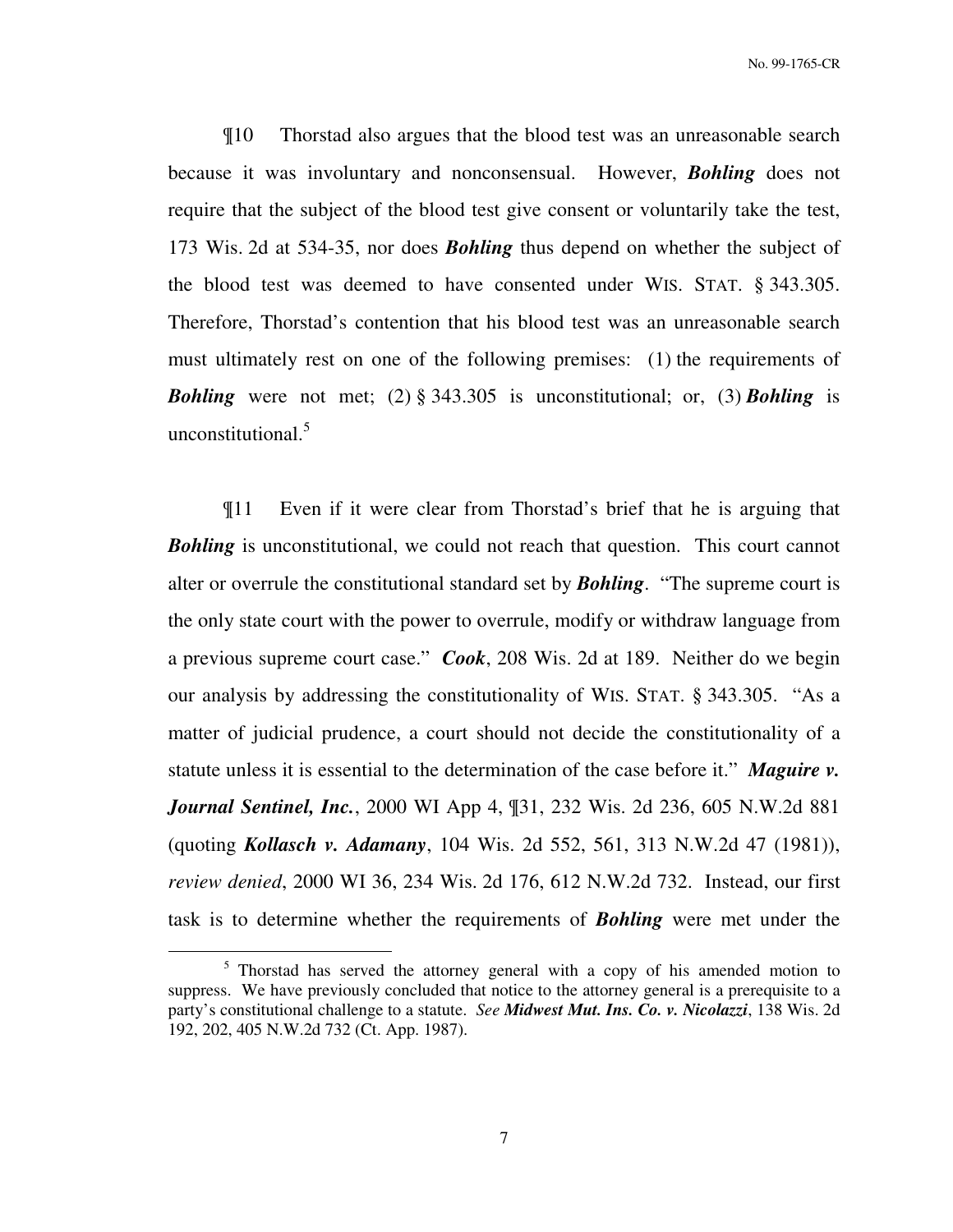circumstances of this case. If the *Bohling* requirements were met, our inquiry need go no further.

¶12 To justify a warrantless blood draw, *Bohling* first requires that "the blood draw is taken to obtain evidence of intoxication from a person lawfully arrested for a drunk-driving related violation or crime." 173 Wis. 2d at 534. When Thorstad's blood was taken, he had already been arrested. Thorstad does not claim that his blood was taken or used for any purpose other than to obtain evidence of intoxication. Therefore, the first requirement is met.

*¶*13 *Bohling* next requires that there be "a clear indication that the blood draw will produce evidence of intoxication." *Id.* The supreme court has held that, in the context of a blood draw incident to arrest, "clear indication" is the legal equivalent of "reasonable suspicion." *State v. Seibel*, 163 Wis. 2d 164, 179, 471 N.W.2d 226 (1991). Reasonable suspicion is "less than probable cause, but more than a hunch." *State v. Guy*, 172 Wis. 2d 86, 95, 492 N.W.2d 311 (1992) (citing *Terry v. Ohio*, 392 U.S. 1, 22 (1968)). The question of what constitutes reasonable suspicion is a common sense test, where the court considers all the facts and circumstances. *See State v. Jackson*, 147 Wis. 2d 824, 834, 434 N.W.2d 386 (1989).

¶14 At the time Thorstad's blood was drawn, he had been found at the scene of a one-car accident. He had admitted he had been driving and had been drinking a lot. He had also failed two field sobriety tests. The combination of these circumstances constitutes at least a reasonable suspicion that a blood test would reveal evidence of intoxication.

¶15 *Bohling* also requires that when a blood sample is taken, "the method used to take the blood sample is a reasonable one and performed in a